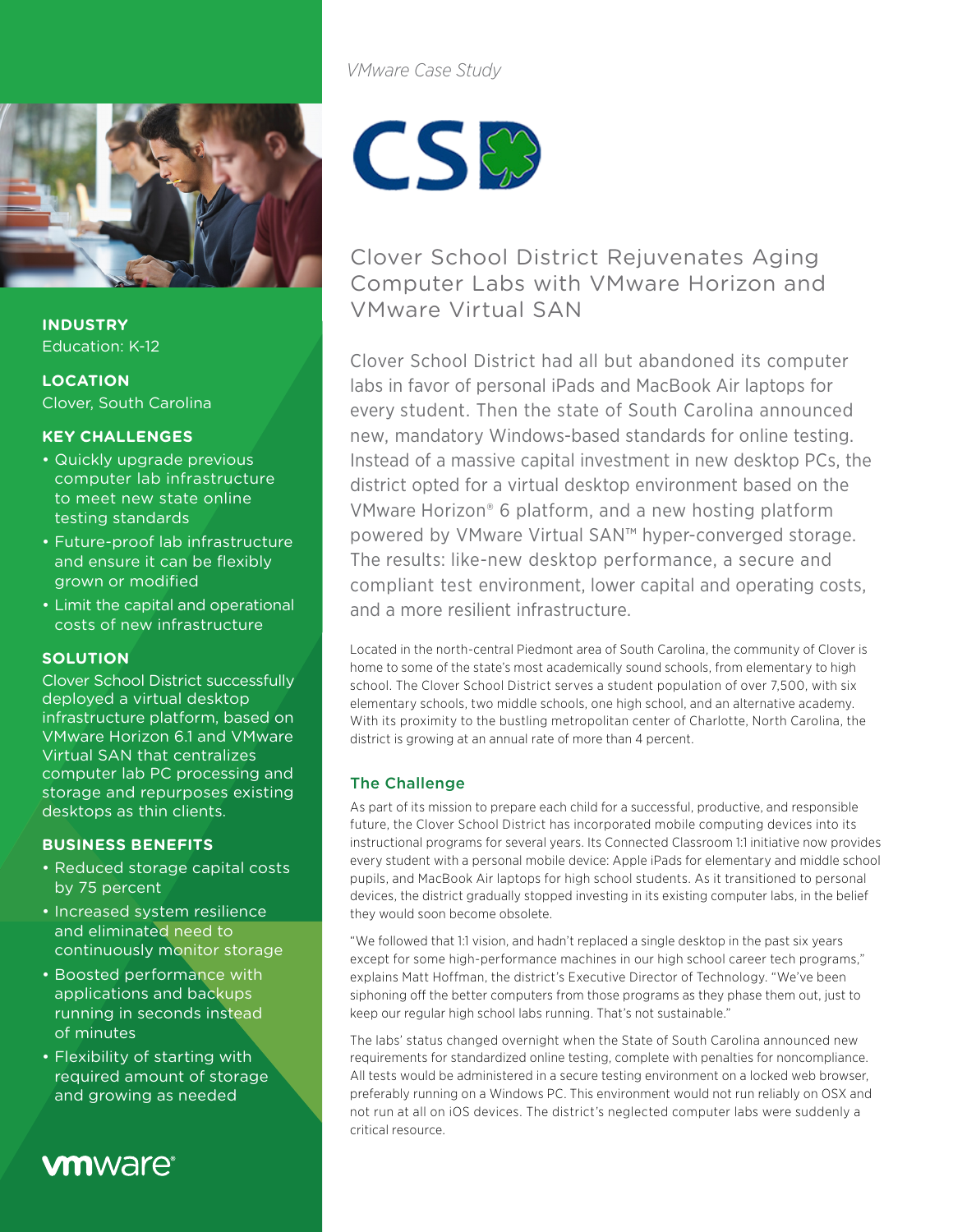*"I am a huge fan of Virtual SAN. Traditional SANs require a lot of babysitting; we noticed we had TBs of over-provisioned storage. With Virtual SAN we were able to buy just what we need. We cut costs by 75% and don't need to babysit storage anymore. System resiliency is great – Virtual SAN allows the show to continue without disruption in case of hardware downtime."*

- Matt Hoffman, Executive Director of Technology, Clover School District

#### **VMWARE FOOTPRINT**

- VMware Horizon
- VMware Virtual SAN
- VMware vSphere®

#### **APPLICATIONS VIRTUALIZED**

- Microsoft Office
- A state-certified secure browser for standardized test administration
- Various K-12 instructional services including graphicintensive applications

#### The Solution

Hoffman and his team needed to quickly rehabilitate the existing computer labs to serve as both secure, compliant environments for online test administration and as flexible settings for ongoing instruction. They also hoped to lay the groundwork for an eventual return to testing in regular classrooms with personal devices. The team quickly settled on the idea of a virtual desktop platform that would centralize all processing and storage in the district's data center and convert existing desktops to thin clients. Subsequent project phases would replace the aging PCs with zero clients and extend virtual desktop services to students' iOS and OSX devices.

Because Clover Schools already used VMware vSphere® in its production environment, Hoffman chose VMware Horizon 6 as his desktop virtualization platform and designed a 100-seat pilot project. The district purchased a 4-node host cluster and configured the servers with 20TB of onboard storage using a mix of fast solid-state drives and traditional spinning disks. In a departure from its standard use of Fibre Channel SAN storage, the team installed VMware Virtual SAN, a software-defined, hyper-converged storage solution for virtual machines. Virtual SAN pools server-attached drives, creating a highly resilient shared datastore designed for virtual environments while reducing TCO by up to 50 percent.

"Finally, we zeroed out the actual desktop computers so they booted directly into our new Horizon cluster," Hoffman says. "Suddenly we had brand-new computers."

#### Business Results & Benefits

The pilot deployment proved conclusively that Clover Schools' computer labs could be fully rehabilitated with a production-scale virtual desktop environment based on VMware Horizon and powered by Virtual SAN hyper-converged storage, but it also demonstrated a wider range of financial and operational benefits.

On the virtual desktop infrastructure side, the performance and efficiency of VMware Horizon allowed the district to avoid nearly \$1 million in capital expense needed to replace 800 desktop PCs. The repurposed thin clients will eventually be replaced with zero client machines at about one-fifth the cost of new PCs.

The Horizon environment also allows the district to easily impose strict security during online testing. "We can create an encapsulated network that has access to only one URL," Hoffman says. "We can turn off the ability to take screenshots. We can turn off copy and paste. We can turn off USB access. We can disable all these features just for that testing day, then reboot the lab with fully functional desktops without any of the time, labor, and expense of re-imaging."

On the storage side, Virtual SAN allowed the district to cut more than \$150,000 from its pilot hardware platform. "Working with Virtual SAN is basically just building the drives into your server nodes," Hoffman says. "I think we spent about \$49,000 for our initial 20TB of storage, which included some solid-state drives. Our server vendor wanted more than \$200,000 for a Fibre Channel array with the same amount of storage."

Hoffman and his team also discovered firsthand how Virtual SAN delivers tremendous system stability and resilience thanks to a hardware issue that caused server failures. "Nobody outside the server room knew it was happening," he says. "Whenever we lost a node there was no impact on the user experience at all. That is completely amazing to me. If you're concerned about data loss and recovery, I feel confident in saying that Virtual SAN is a secure product." Virtual SAN also takes much less time than a Fibre Channel array to rebalance data after a hardware failure. "That means our network administrators don't have to camp out half the night until everything is 100 percent stable."